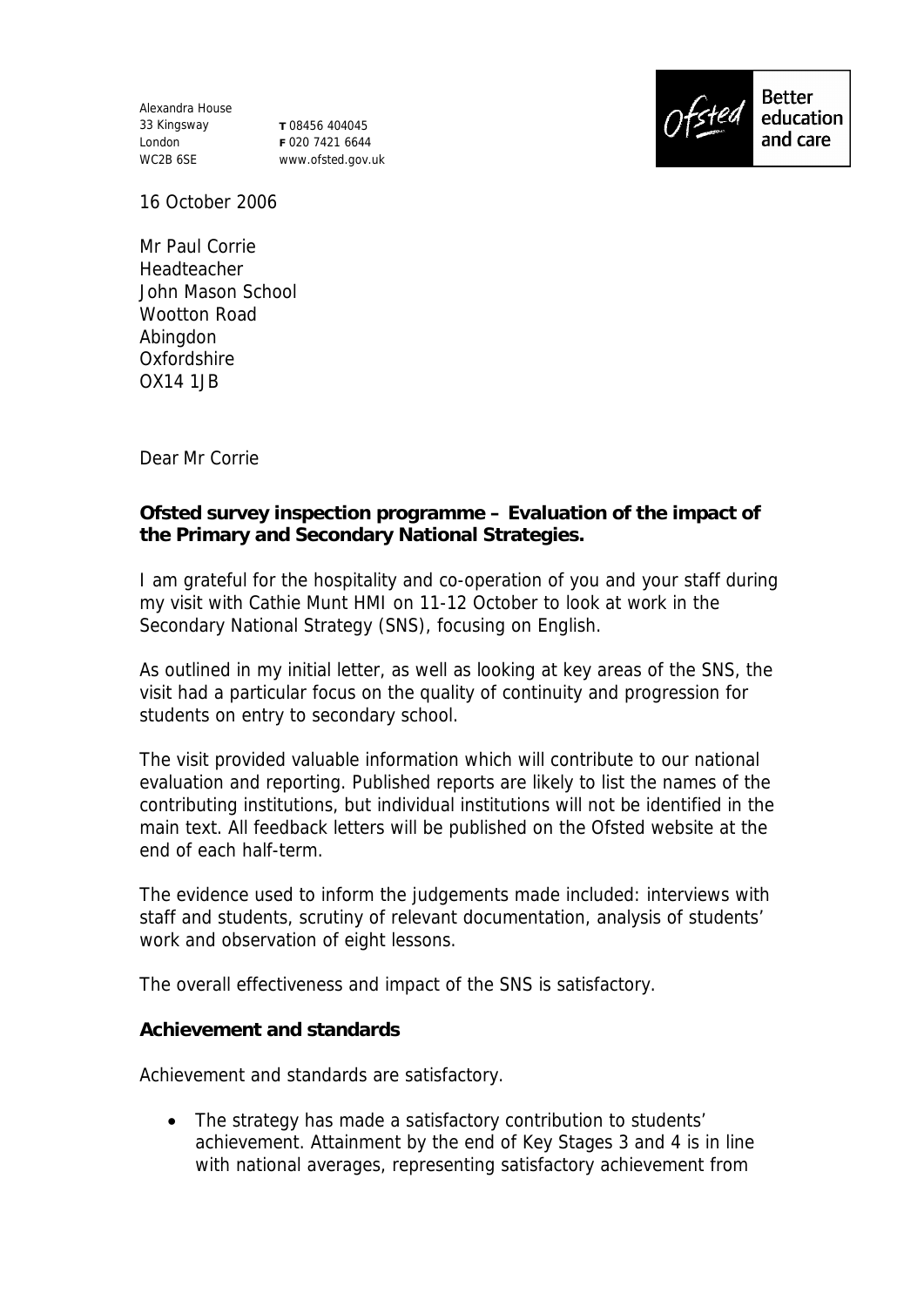students' average overall starting points. Standards in GCSE English Literature are above average.

- Good examples were seen of critical analysis of text at both key stages. Lower ability students correctly identified typical features of different genres, although weaknesses in spelling and punctuation marred the quality of outcomes. More able students responded perceptively to Shakespeare text.
- Oracy standards are average. In particular, lower attaining students find it difficult to articulate their ideas, hindering subsequent writing.

**Quality of teaching and learning in English**

The Strategy has made a satisfactory impact on teaching and learning; it is satisfactory overall. Some good teaching was seen although the majority was graded satisfactory.

- Most lessons are structured around appropriate learning objectives but some objectives define tasks rather than learning.
- A good range of assessment data is collected and used to plan overall programmes, organise groupings and monitor the progress of individual students. However, the data is not consistently exploited to plan lessons which challenge all students fully.
- Students' behaviour is satisfactory although in some lessons disaffected students are not successfully engaged by teachers in learning.
- Students have a good understanding of their current attainment levels, what they need to do to improve and of their overall targets. They are beginning to be involved in setting their own targets.

**Quality of the English curriculum** 

The quality of the curriculum in English is satisfactory.

- Students are offered a suitably engaging range of work across all areas of the English curriculum.
- Strategy materials inform the curriculum at Key Stage 3, offering systematic progression. At Key Stage 4 there are strengths in the provision for English Literature.
- Some curriculum developments are made to address specific learning needs, for example the introduction of media studies at both key stages.

**Leadership and management of English**

Leadership and management of English are satisfactory.

• The subject leader has a satisfactory understanding of strengths and weaknesses in English and this underpins development planning. The strategy plays a key role in some elements of subject provision, for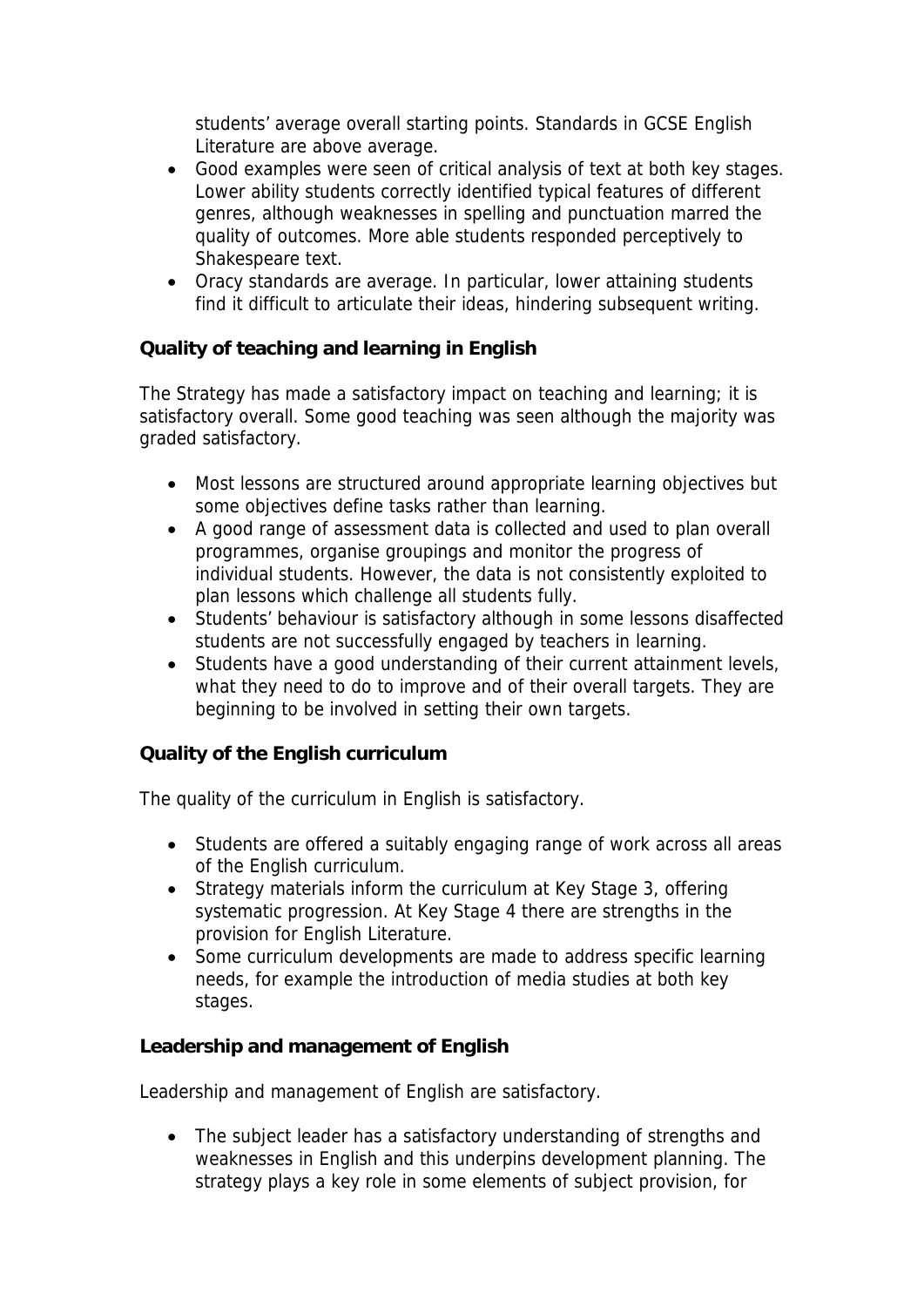example in assessment. However, the available information about the quality of teaching and learning is not fully exploited to plan strategic developments.

• The coordination of the strategy at whole-school level is satisfactory. Recent changes to strategy leadership, while building on the strengths of individuals, are not fully embedded. The involvement of middle managers in evaluation is underdeveloped.

**The quality of transition to secondary school**

The quality of transition of students into Year 7 is satisfactory.

- The transfer of information regarding students' academic and social development is good. Vulnerable students are well provided for.
- A good range of information is transferred from primary schools but it is not interrogated fully.
- Year 7 students settle well due to an effective range of induction activities. They feel comfortable and well informed about the school.

## **Inclusion**

The provision for inclusion is satisfactory.

- A suitable range of intervention programmes supports the learning needs of an increasingly diverse range of students. Some use is made of strategy materials to support this work but the school also develops its own units of work.
- Satisfactory support is given in lessons to students with learning difficulties and disabilities. Teachers have access to a good range of information about students' needs but do not always analyse it effectively to adapt work. The quality of support provided by additional adults is inconsistent.

**Areas for improvement, which we discussed, included:**

- at whole-school and subject level, to make use of a wider range of evidence, including focused subject monitoring and analysis of achievement data, to inform strategic development
- to improve the proportion of good or better lessons in English so that the academic and social needs of all students are met more effectively.